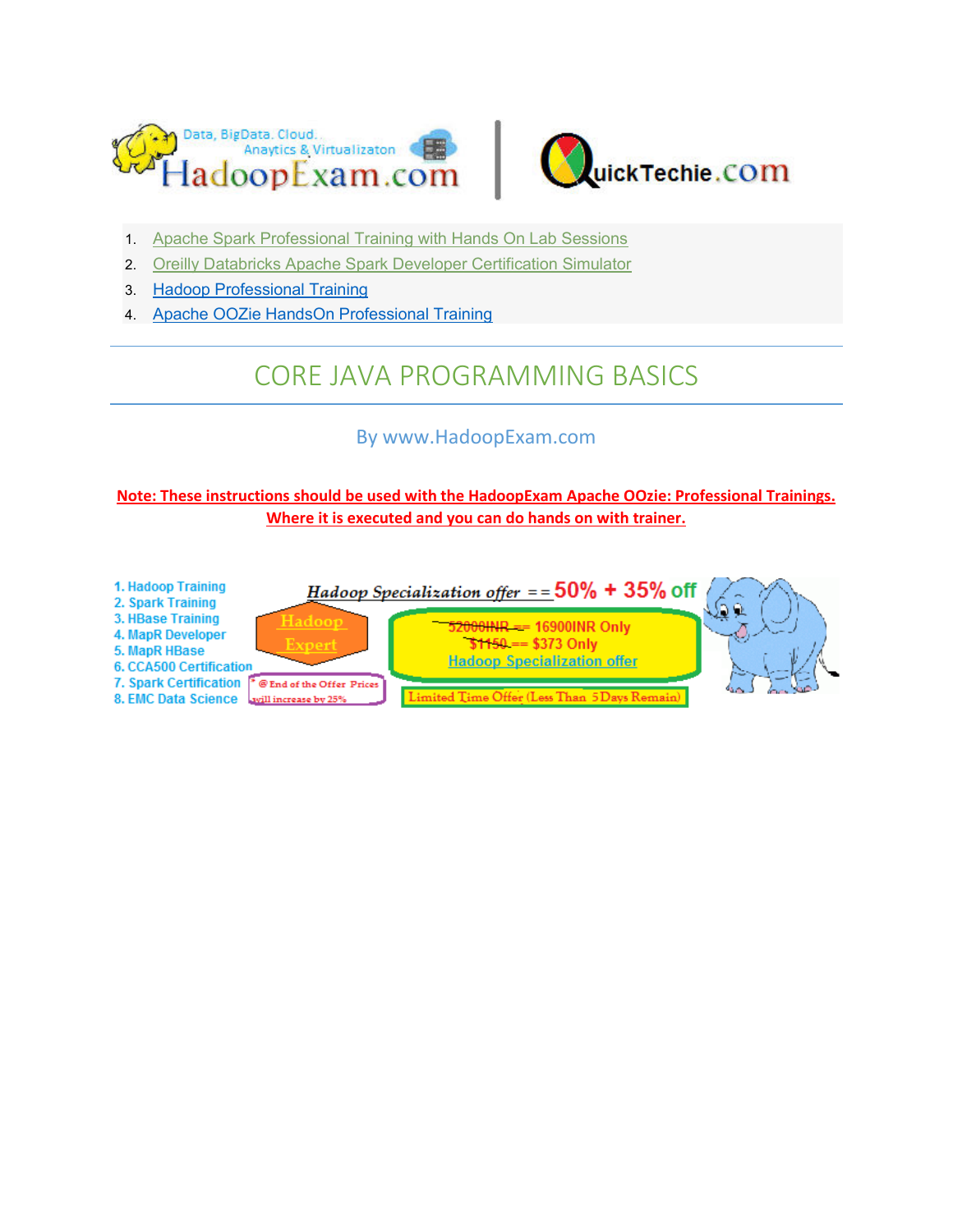| Cloudera CCA175 (Hadoop and Spark Developer Hands-on Certification available with total 90 solved |  |  |  |
|---------------------------------------------------------------------------------------------------|--|--|--|
| problem scenarios. Click for More Detail)                                                         |  |  |  |
|                                                                                                   |  |  |  |
| Cloudera CCPDE575 (Hadoop BigData Data Engineer Professional Hands-on Certification available     |  |  |  |
| with total 79 solved problem scenarios. Click for More Detail)                                    |  |  |  |
| <b>Sample Welcome Class</b><br>1.                                                                 |  |  |  |
| <b>Fields and Methods with Example</b><br><u>2.</u>                                               |  |  |  |
| <u>3.</u><br><b>Method Signature</b>                                                              |  |  |  |
| <b>Class and File relation</b><br><u>4.</u>                                                       |  |  |  |
| <b>Main() method: Entry Point</b><br><u>5.</u>                                                    |  |  |  |
| 6.<br><b>Understanding the Argument Passing to code</b>                                           |  |  |  |
| <u>7.</u><br><b>Package, Default Package and import statement basics</b>                          |  |  |  |
| 8. Constructor versus Methods                                                                     |  |  |  |
| 9. Rules for fields Initializations                                                               |  |  |  |
| 10. Primitive Data Types                                                                          |  |  |  |
| 11. Java Reference Types                                                                          |  |  |  |
| <b>12. Understanding of Variables</b>                                                             |  |  |  |
| 13. Understanding of Identifiers                                                                  |  |  |  |
| 14. Local Variables                                                                               |  |  |  |
| <b>15. Class and Instance Variables</b>                                                           |  |  |  |
| <b>16. Scope of Variables</b>                                                                     |  |  |  |
| 17. Statements in Java Class                                                                      |  |  |  |
| 18. Introduction to Garbage Collection                                                            |  |  |  |
| 19. finalize() method                                                                             |  |  |  |
| 20. Is Java Secure?                                                                               |  |  |  |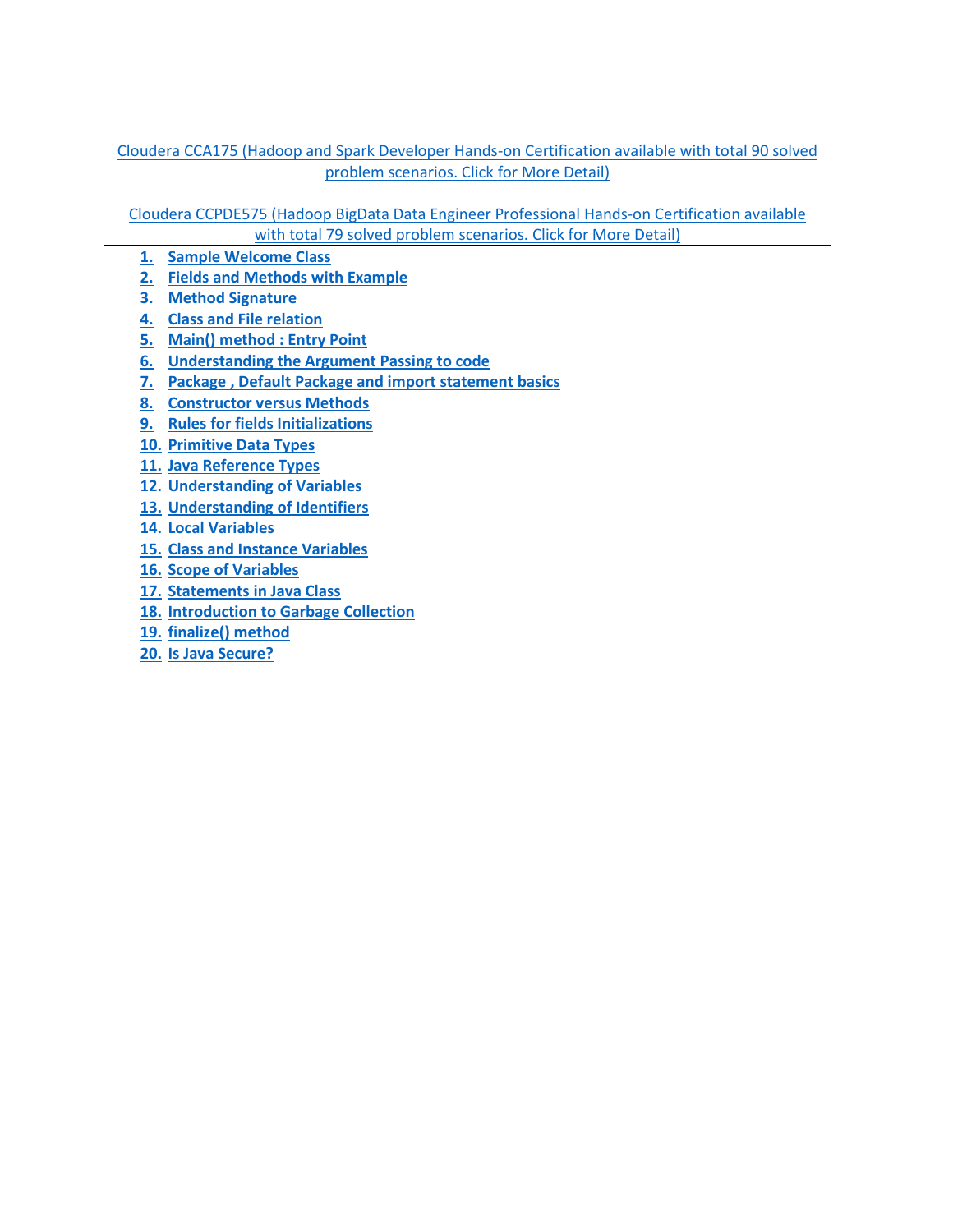- **JDK: Java Development Kit**
- **JRE : Java Runtime Environment**
- **Creating WorkSpace in eclipse.**
- **Creating Projects in eclipse**
- **Class**: It is a building block of Java Programming

In class you describe all the parts and characteristics of one of those building blocks.

#### **Sample Welcome Class**

```
public class Welcome {
     public static void main(String[] args) {
            System.out.println("Welcome to HadoopExam Learning Resources : Core Java Training");
 } 
}
```
**Object**: Most of the time, you will be creating objects from the class. An *object* is a runtime instance of a class in memory.

**Fields and Methods**: You will be having these two components in a Java class

- **Methods** also known as functions e.g. totalProducts , operate on that state
- **Fields** also known as variables. e.g. webSiteName, it shows the state of the program.
- **Keywords** : public, class

```
public class Company {
     String webSiteName="www.HadoopExam.com"; 
     public int totalProducts() {
             System.out.println("We have 30 Products in total");
             return 30;
 } 
}
```
Data, BigData, Cloud.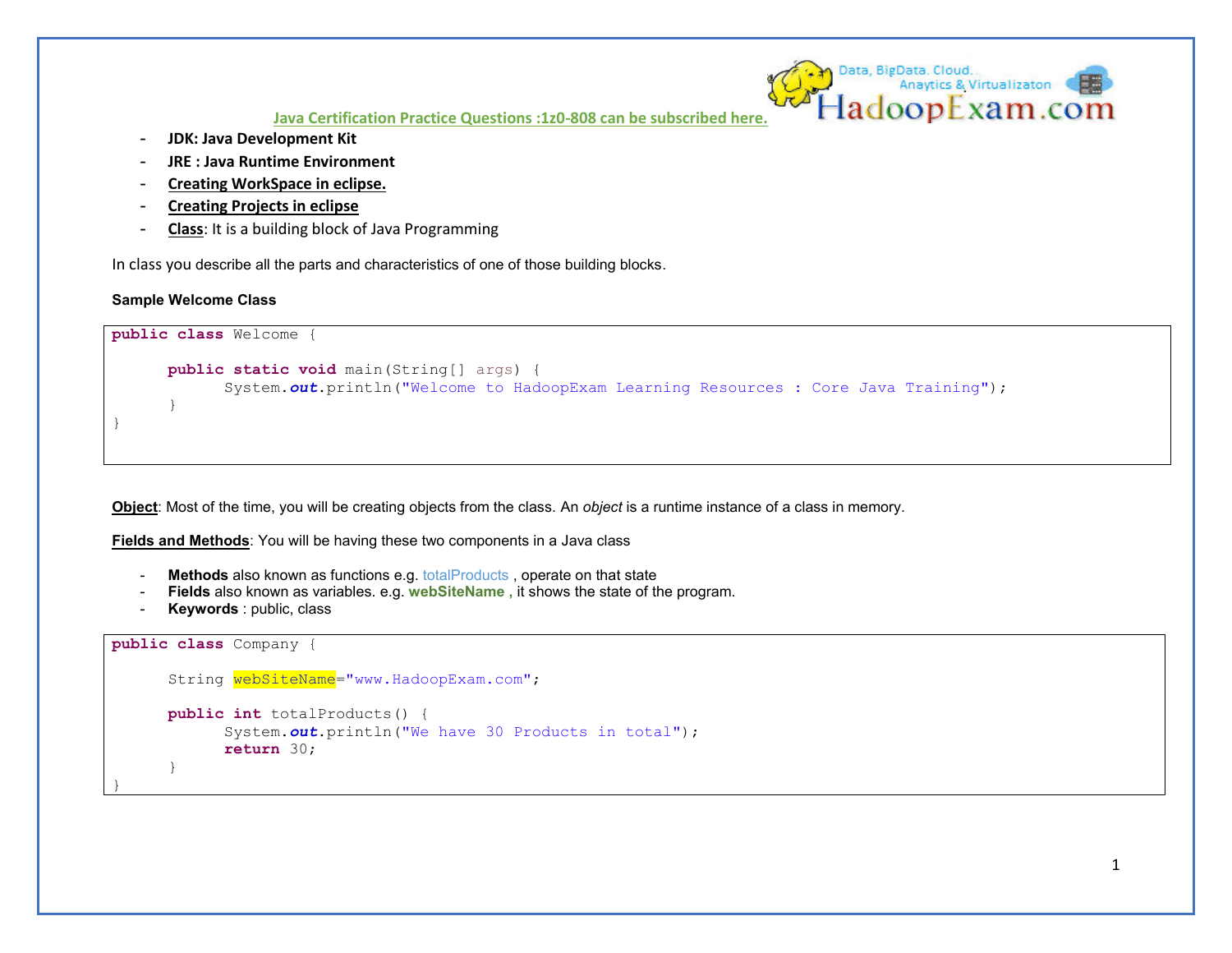- Discuss return type.
- Shows behaviors of public statement, using below class

```
public class Welcome {
     public static void main(String[] args) {
             System.out.println("Welcome to HadoopExam Learning Resources : Core Java Training");
             Company myCompany = new Company();
            System.out.println(myCompany.webSiteName + " has total " + myCompany.totalProducts() + " Products 
");
 } 
}
```

```
- Create getter and setter methods in eclipse and use it in Welcome class.
```

```
public class Company {
   String webSiteName="www.HadoopExam.com"; 
   public String getWebSiteName() {
          return webSiteName; 
\}public void setWebSiteName(String webSiteName) {
          this.webSiteName = webSiteName; 
 } 
   public int totalProducts() {
          return 30;
 } 
   public void printInfo(){
          System.out.println("We have 30 Products in total");
 } 
}
```
Data, BigData. Cloud.<br>Anaytics & Virtualizaton

ladoopExam.com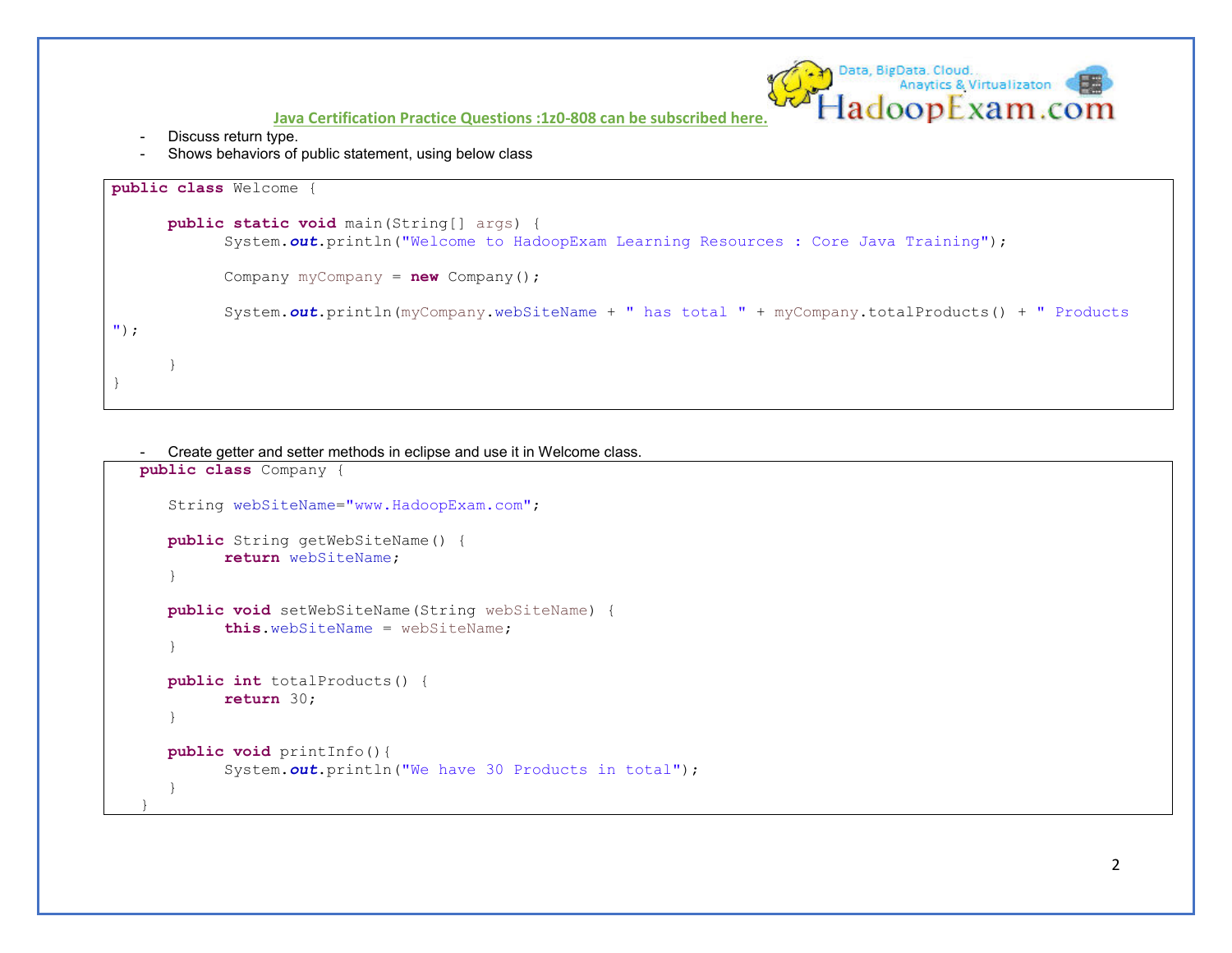

**Method Signature**:

**public void** setWebSiteName(String webSiteName)

**Discuss about comments**: (Watch Video)

**Relation between Class and File**: If you keen below code in a single file named Welcome.java then it is Ok.

**Some Rule** 

- At most one of the classes in the file is allowed to be public
- If you do have a public class, it needs to match the file name

```
public class Welcome {
     public static void main(String[] args) {
             System.out.println("Welcome to HadoopExam Learning Resources : Core Java Training");
            Company myCompany = new Company();
           System.out.println(myCompany.webSiteName + " has total " + myCompany.totalProducts() + " Products ");
 } 
} 
class InnerCompany {
      String webSiteName="www.HadoopExam.com"; 
     public String getWebSiteName() {
            return webSiteName; 
 } 
}
```
#### **About main() method : Entry Point for a Java Process**

- A Java program begins execution with its main() *method*
- A main() method is the gateway between the startup of a Java process, which is managed by the *Java Virtual Machine* (JVM), and the beginning of the programmer's code.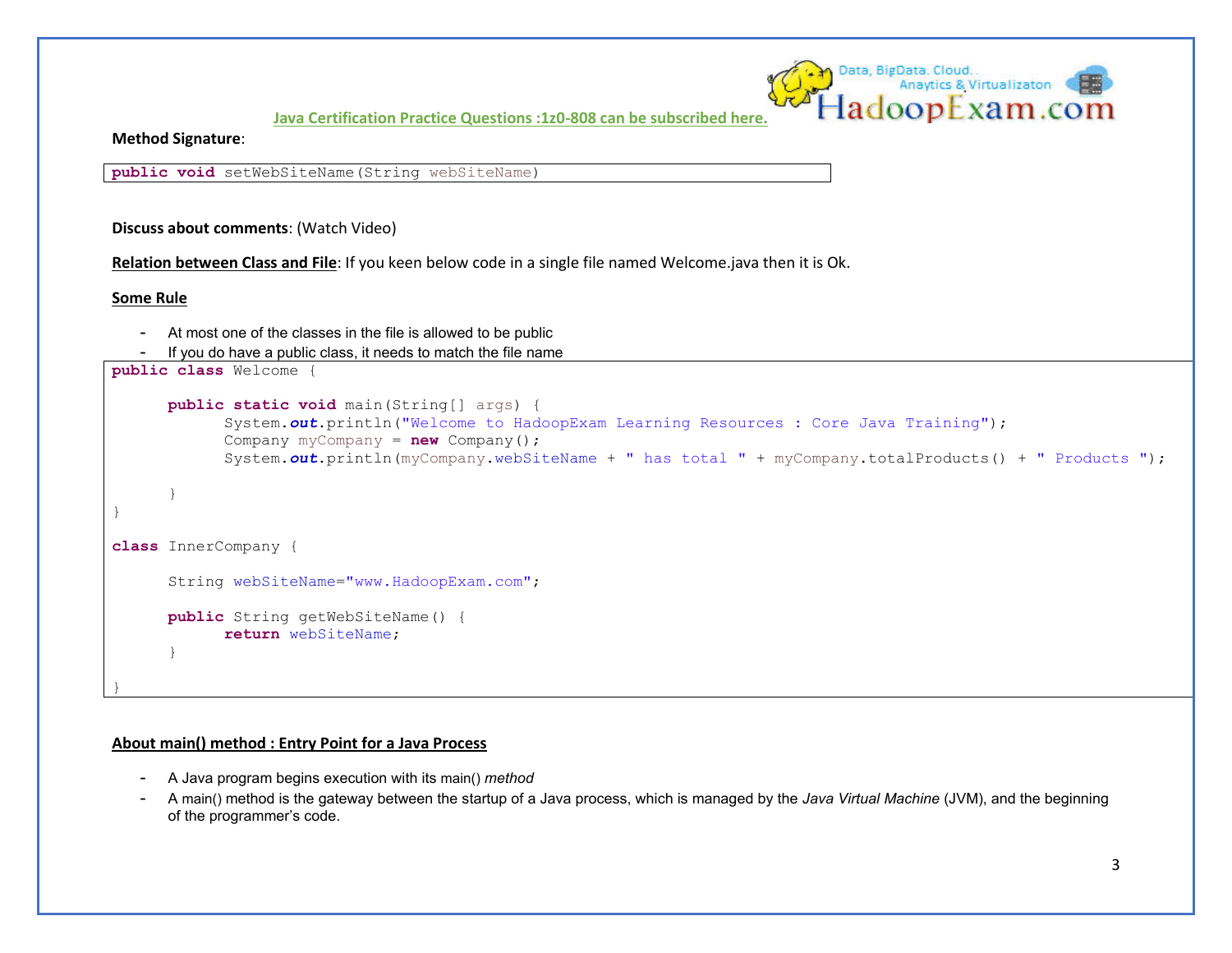

javac Welcome.java (Which will generate bytecode in file named Welcome.class) java Welcome

- Bytecode consists of instructions that the JVM knows how to execute.

#### **Supply Arguments to Class and use it**.

```
public class Welcome {
     public static void main(String[] args) {
            System.out.println("Welcome " + args[0] );
             System.out.println("Welcome " + args[1] );
            System.out.println("Welcome " + args<sup>[2]</sup>);
 }
```
- Java comes with thousands of built-in classes

- Packages: Java puts classes in *packages*. These are logical groupings for classes
- Visit Random class source code in eclipse (Watch Video)
- Import statements tell Java which packages to look in for classes

```
//import java.util.Random;
```
**public class** Welcome {

}

**public static void** main(String[] args) {

```
System.out.println(Integer. MAX VALUE); //Imported by default
 Random randomValue = new Random(); //Require explicit import of package
```
Data, BigData, Cloud,<br>Anaytics & Virtualizaton<br>-ladoopExam.com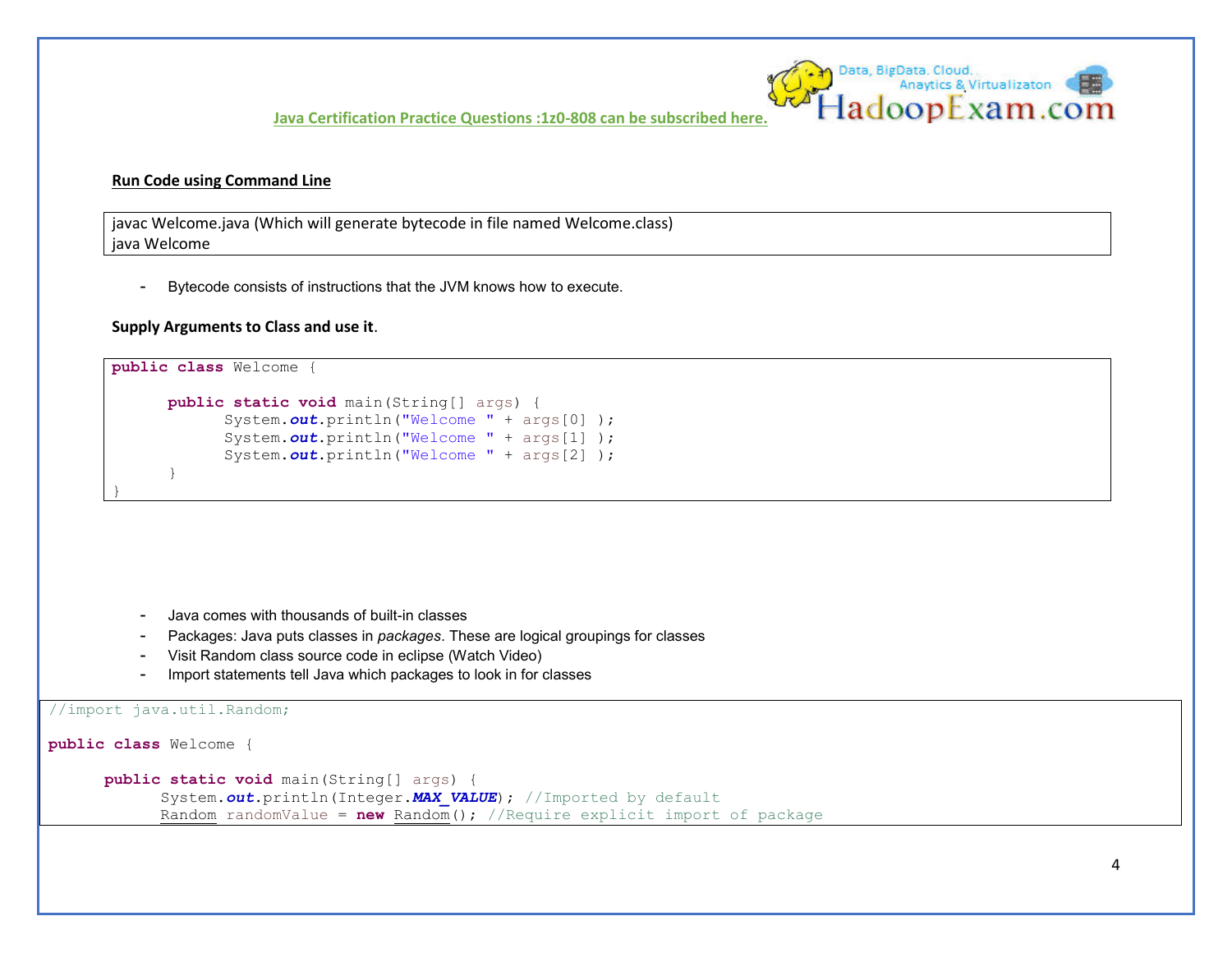Data, BigData, Cloud... Anaytics & Virtualizaton ladoopExam.com **[Java Certification Practice Questions :1z0-808 can be subscribed here.](http://www.hadoopexam.com/Oracle/Java1z0808/Oracle_java_1z0_808_programmer_8_developer_certification_exam_dumps.html)** System.out.println(randomValue.nextInt(100)); } } - Put Company class in a package and use it in Welcome class. **import** com.hadoopexam.Company; **public class** Welcome { **public static void** main(String[] args) { System.*out*.println("Welcome to HadoopExam Learning Resources : Core Java Training"); Company myCompany = **new** Company(); System.out.println(myCompany.webSiteName + " has total " + myCompany.totalProducts() + " Products "); } } - Wildcards: Classes in the same package are often imported together. **import** com.hadoopexam.\*; - Default package , which will be always imported **Import** java.lang.\*; - Redundant Imports : (Watch Video) - **Wrong imports**  import java.\*;  $\blacksquare$  NO GOOD – a wildcard only matches class names, not "lang.\*Files" import java.\*.\*; https://www.import java.\*.\*; NO GOOD – you can only have one wildcard and it must be at the end import com.hadoopexam.Company.\*; No GOOD – you cannot import methods only class names Because of the package, class name should not be unique across all packages. There are two classes with same name in different packages. java.sql.Date java.util.Date - Following code will give error. **import** com.hadoopexam.Company; **import** java.sql.Date; **import** java.util.Date;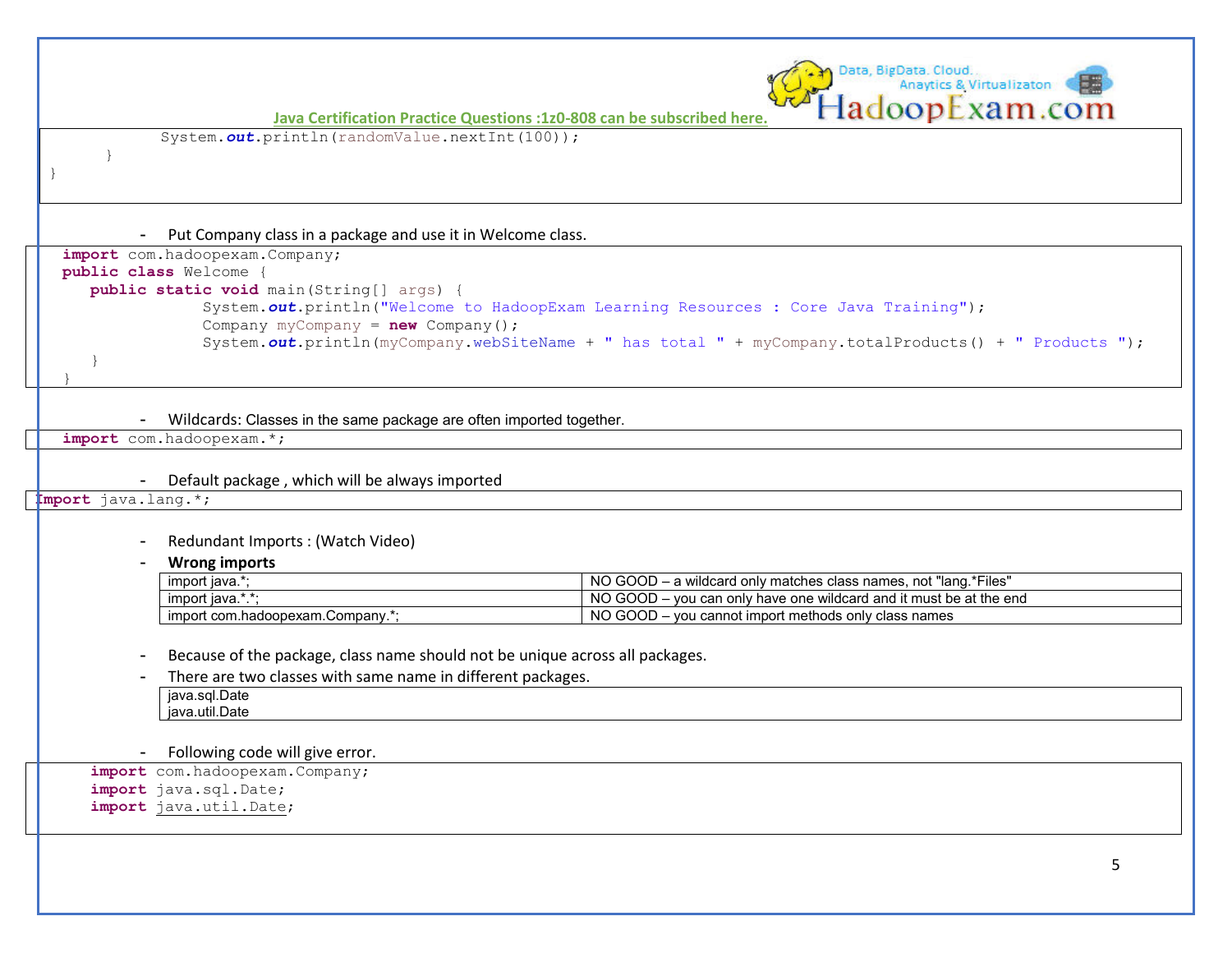```
Data, BigData, Cloud...
                                                                                                                                                                                        Anaytics & Virtualizaton
                                                                                                                                                                             adoopExam.com
                                                  Java Certification Practice Questions :1z0-808 can be subscribed here.
          public class Welcome {
                       public static void main(String[] args) {
                                               System.out.println(new Date());
       } 
       }
               Valid Example 
           import com.hadoopexam.Company; 
           import java.sql.Date;
           public class Welcome {
                       public static void main(String[] args) {
                                                System.out.println(new Date(10000000));
                                               System.out.println(new java.util.Date(10000000));
\begin{array}{|c|c|c|c|c|}\n\hline\n\text{1} & \text{1} & \text{1} & \text{1} & \text{1} & \text{1} & \text{1} & \text{1} & \text{1} & \text{1} & \text{1} & \text{1} & \text{1} & \text{1} & \text{1} & \text{1} & \text{1} & \text{1} & \text{1} & \text{1} & \text{1} & \text{1} & \text{1} & \text{1} & \text{1} & \text{1} & \text{1} & \text{1} & \text{1} & \text{1} & \text{1} & \text{1} & \text{1} &\begin{array}{ccc} \vert & \vert & \vert & \vert \vert \end{array}
```
**Constructor**: It is a special type of Method.

- Creating an instance of a Class

Company myCompany = new Comapny();

- new Company is creating actual instance of a class
- myCompany is a reference to newly created object.

```
package com.hadoopexam;
public class Company {
  public String webSiteName="www.HadoopExam.com"; 
   Company() { } //Default Constructor
   public int totalProducts() {
         return 30;
\}public void printInfo(){
```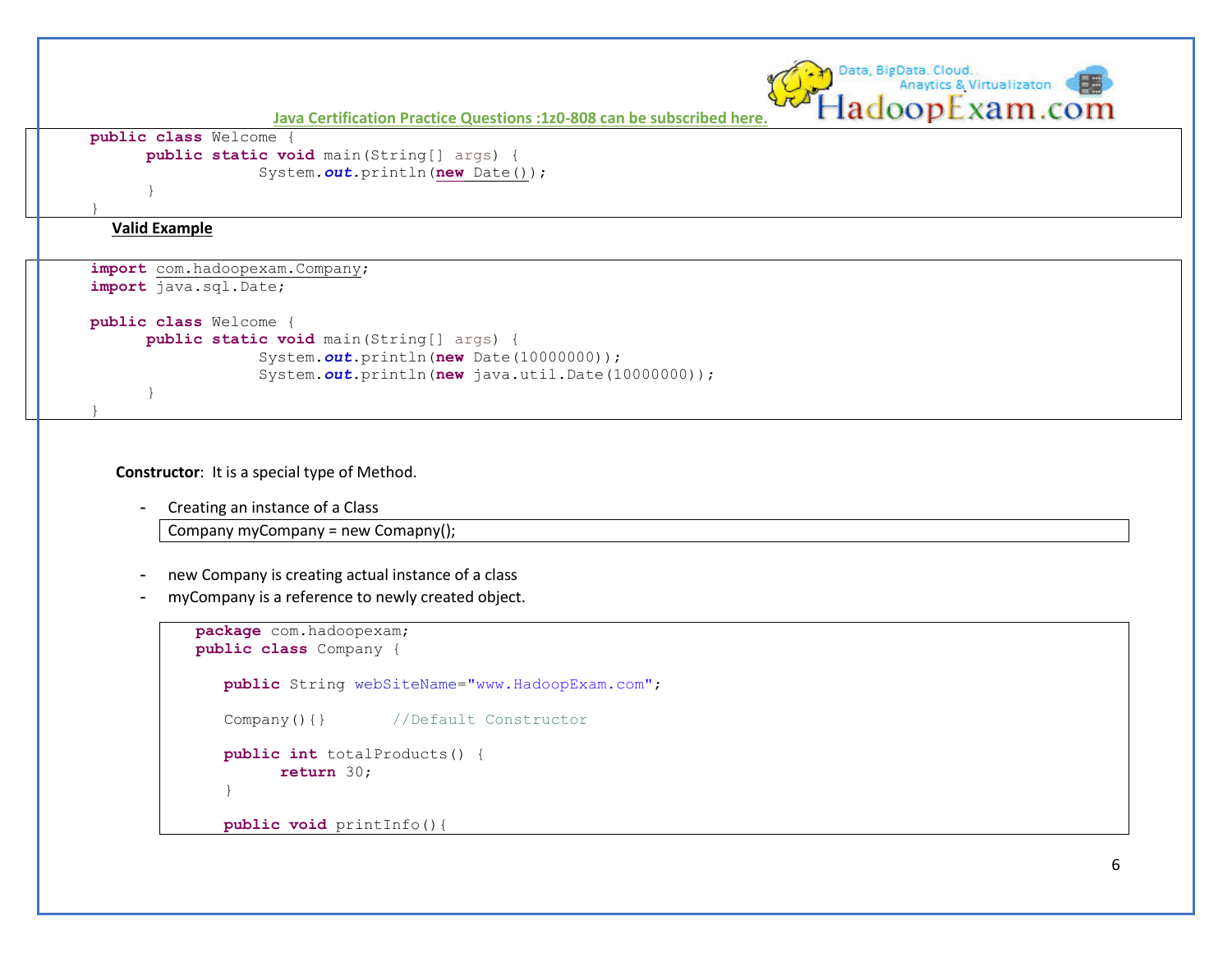

Data, BigData, Cloud.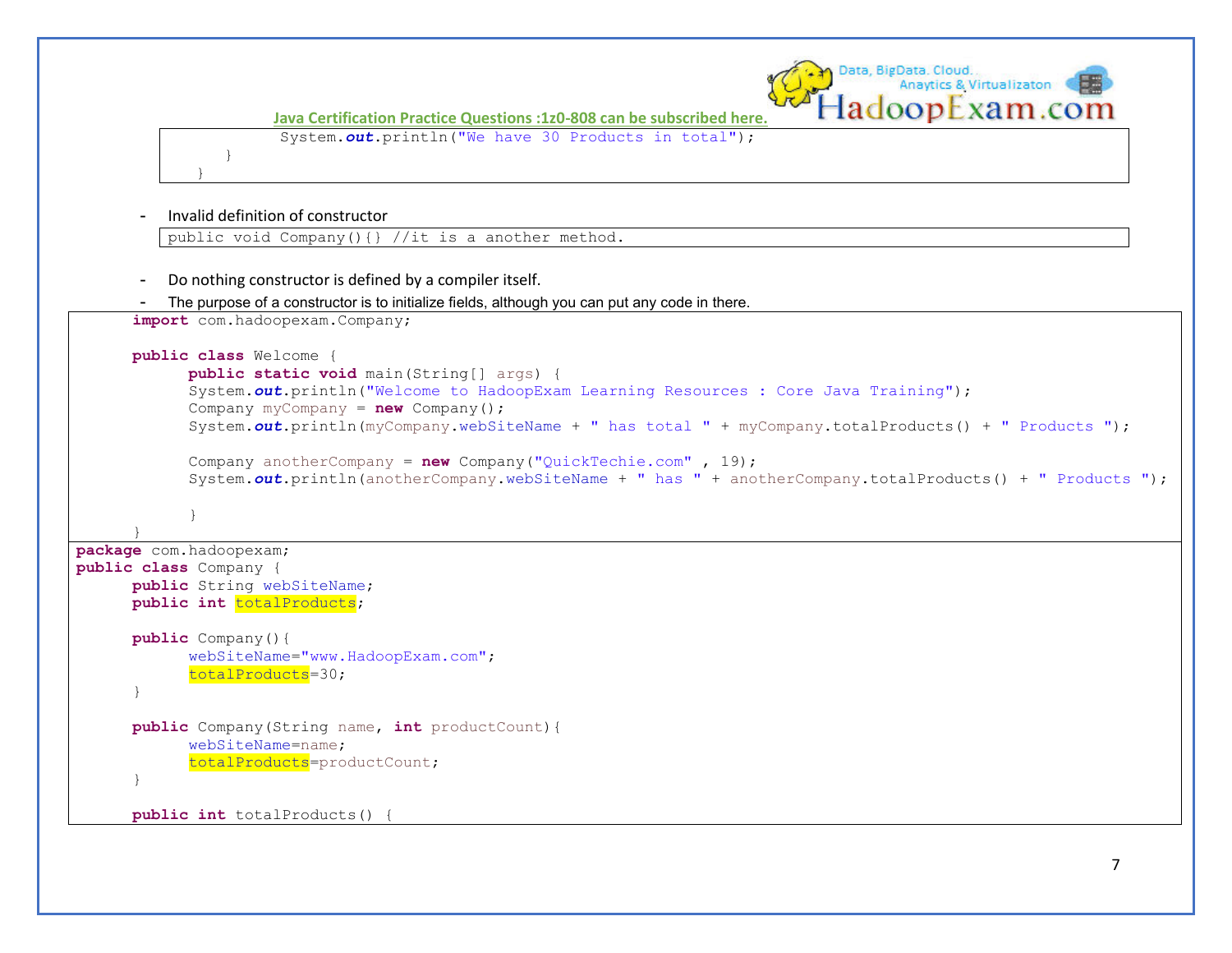

**Module 5**: Java applications contain two types of data: primitive types and reference types.

**Primitive Types**: Java has eight built-in data types, referred to as the Java *primitive types*.

| Keyword | <b>Type</b>          |         | Example     |
|---------|----------------------|---------|-------------|
| boolean | <b>TRUE or FALSE</b> |         | <b>TRUE</b> |
| byte    | 8-bit                | integer | 123         |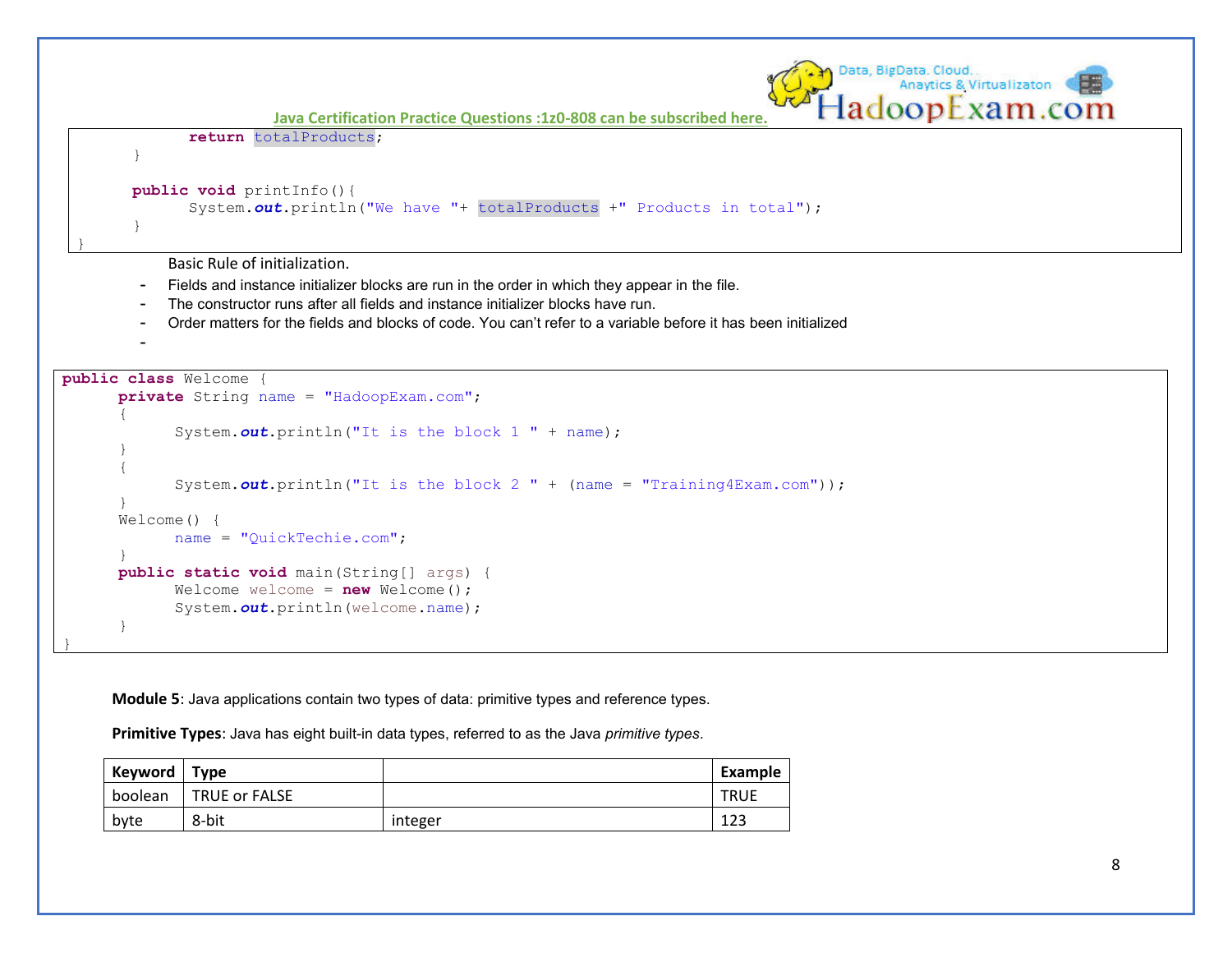

| short  | 16-bit | integer        | 123     |
|--------|--------|----------------|---------|
| int    | 32-bit | integer        | 123     |
| long   | 64-bit | integer        | 123     |
| float  | 32-bit | floating-point | 123.45f |
| double | 64-bit | floating-point | 123.456 |
| char   | 16-bit | Unicode        | 'a'     |

- A float requires the letter f following the number so Java knows it is a float.
- byte, short, int, and long are used for numbers without decimal points.
- Java allocates 32 bits if you write this: **int value**;
- long max = 3333333333; // DOES NOT COMPILE
- long max = 3333333333L; // DOES COMPILE
- When a number is present in the code, it is called a *literal*
- By default, Java assumes you are defining an int value with a literal
- primitive types that hold their values in the memory where the variable is allocated

One more thing you need to know about numeric literals is a feature added in Java 7. You can have underscores in numbers to make them easier to read:

double notAtStart = \_1000.00; // DOES NOT COMPILE double notAtEnd = 1000.00\_; // DOES NOT COMPILE double notByDecimal = 1000\_.00; // DOES NOT COMPILE double annoyingButLegal = 1\_00\_0.0\_0; // this one compiles

#### **Reference Types**:

- A *reference type* refers to an object (an instance of a class).
- References do not hold the value of the object they refer to.
- Instead, a reference "points" to an object by storing the memory address where the object is located, a concept referred to as a *pointer.*
- You can only use the reference to refer to the object.

Some important points

- A reference can be assigned to another object of the same type.
- A reference can be assigned to a new object using the new keyword.

```
public class Welcome {
      String name; 
      Welcome(String siteName) {
             name = siteName;
```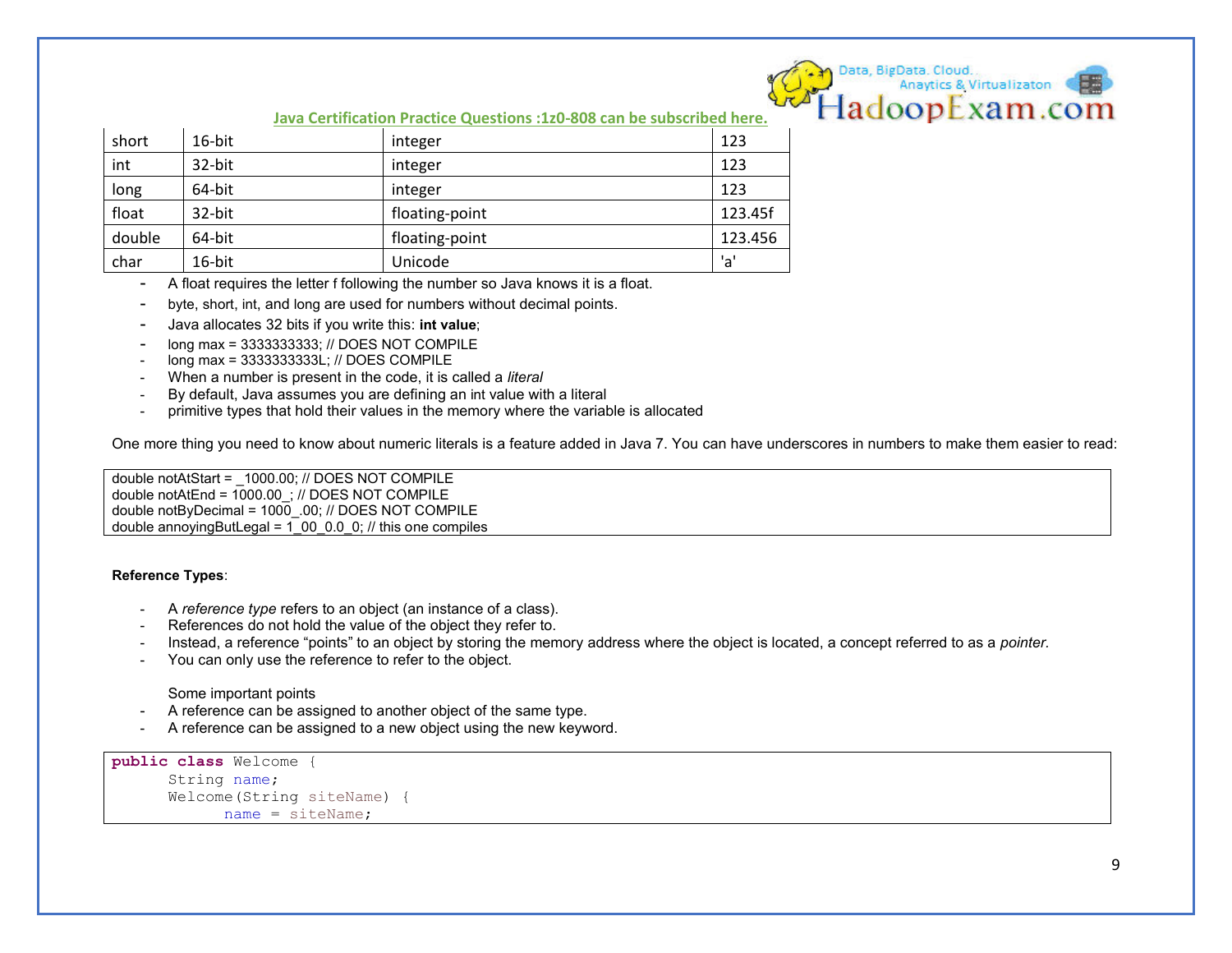```
 } 
     public static void main(String[] args) {
           Welcome welcome = new Welcome("HadoopExam.com");
            welcome = new Welcome("QuickTechie.com");
            System.out.println(welcome.name);
 }
```
#### **Please remember:**

}

- Reference types can be assigned null, which means they do not currently refer to an object. int value = null; // DOES NOT COMPILE String  $s = null$ ;
- Reference types can be used to call methods when they do not point to null.
- Primitives do not have methods declared on them.
- All the primitive types have lowercase type names.
- All classes that come with Java begin with uppercase.

#### **About Variables:**

- A *variable* is a name for a piece of memory that stores data. When you declare a variable, you need to state the variable type along with giving it a name.

```
public String webSiteName; 
public int totalProducts;
```
- **Initializing variables** 

webSiteName="www.HadoopExam.com"; totalProducts=30;

- **Another way of declaring variables** 

```
String s1, s2; 
String s3 = "Hadoop", s4 = "Exam";String i1, i2, i3 = "HadoopExam.com";
int num, String name; // DOES NOT COMPILE
```
**About identifiers:** There are only three rules to remember for legal identifiers

- The name must begin with a letter or the symbol  $$$  or  $\,$ .
- Subsequent characters may also be numbers.

Data, BigData, Cloud.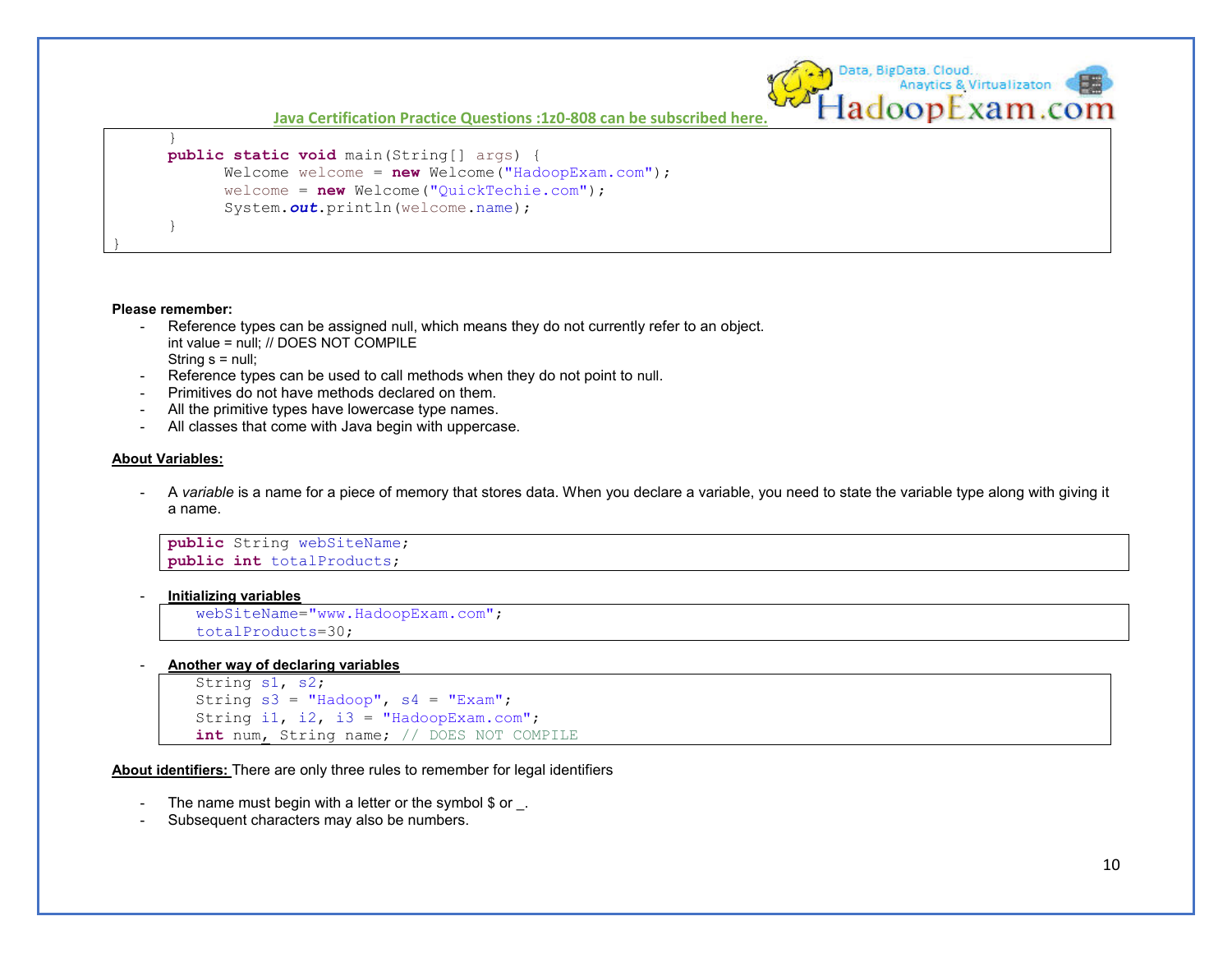- You cannot use the same name as a Java *reserved word*.
- Some example of illegal identifiers
	- $1$ Exam // identifiers cannot begin with a number
	- $\blacksquare$  hadoop@exam // @ is not a letter, digit, \$ or \_
	- **\*** \*\$hadoop  $//$  \* is not a letter, digit, \$ or  $\overline{\phantom{a}}$
	- **public // public is a reserved word**

| abstract  | assert     | boolean      | break        | byte       |
|-----------|------------|--------------|--------------|------------|
| case      | catch      | char         | class        | const      |
| continue  | default    | do           | double       | else       |
| enum      | extends    | <b>FALSE</b> | final        | finally    |
| float     | for        | goto         | if           | implements |
| import    | instanceof | int          | interface    | long       |
| native    | new        | null         | package      | private    |
| protected | public     | return       | short        | static     |
| strictfp  | super      | switch       | synchronized | this       |
| throw     | throws     | transient    | <b>TRUE</b>  | try        |
| void      | volatile   | while        |              |            |

**Variables Initialization:** Before you can use a variable, it needs a value.

#### **Local Variables:**

- A *local variable* is a variable defined within a method.
- Local variables must be initialized before use.
- The compiler will not let you read an uninitialized value.
- Below code will not compile.

```
public void doCalculation(){
       int i; 
       int j;
```
D Data, BigData, Cloud.<br>Anaytics & Virtualizaton (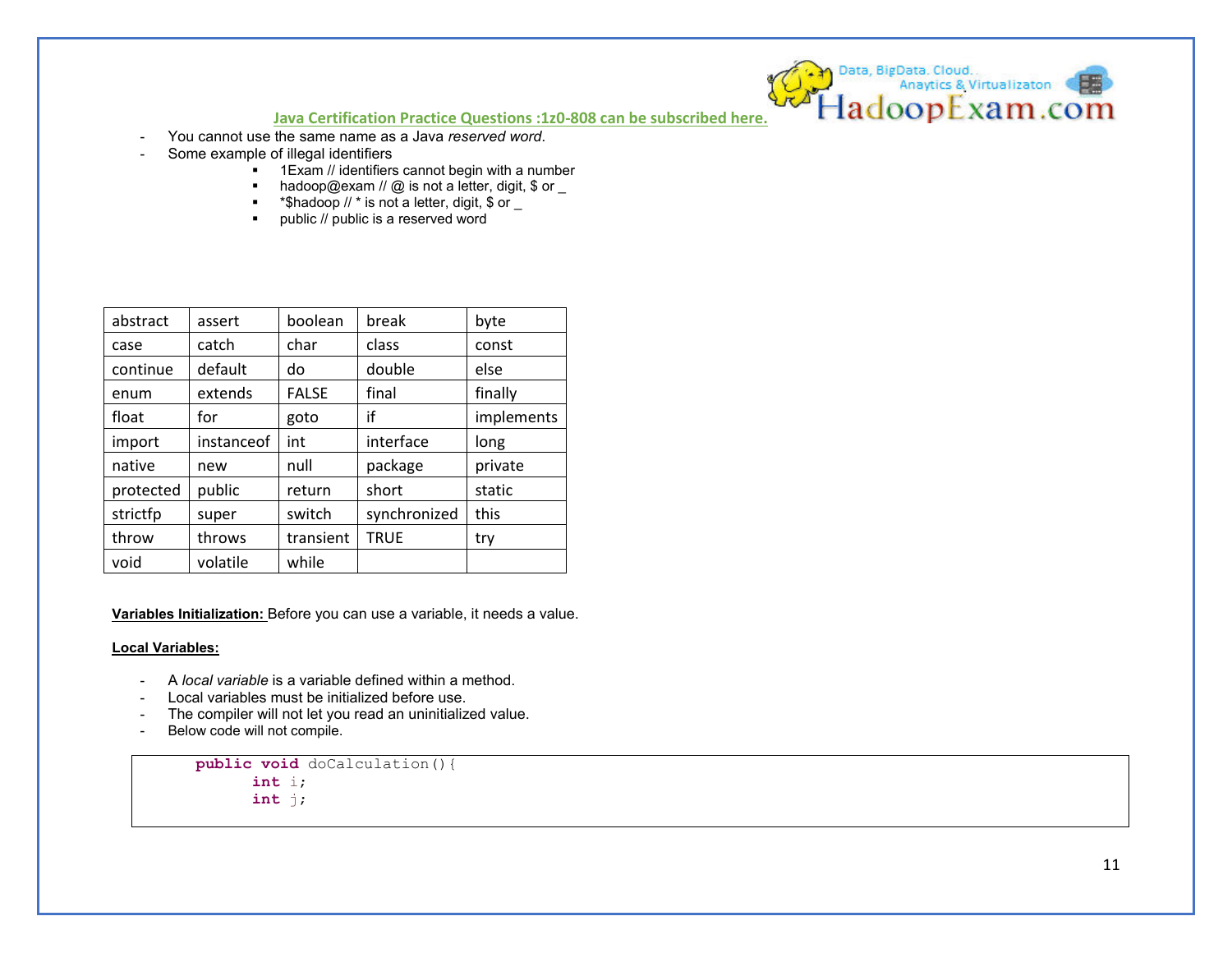

System.out.println( "Final Calculation": i + j);

- The compiler is smart enough to recognize variables that have been initialized after their declaration but before they are used.

#### **Instance and Class Variables:**

}

- Variables that are not local variables are known as *instance variables* or *class variables.*
- Instance variables are also called fields.
- Class variables are shared across multiple objects.
- You can tell a variable is a class variable because it has the keyword static before it.
- Instance and class variables do not require you to initialize them.
- As soon as you declare these variables, they are given a default value.

```
public class Welcome {
   String name; 
   char ch; 
   boolean b; 
   byte by; 
   short sh; 
   int i; 
   long ln; 
   float fl; 
   double db; 
\left\{\begin{array}{c} \end{array}\right. System.out.println("String value " + name);
          System.out.println("Char value " + ch); //'\u0000' (NUL)
           System.out.println("boolean value " + b);
           System.out.println("byte value " + by);
          System.out.println("short value " + sh);
           System.out.println("int value " + i);
           System.out.println("long value " + ln);
           System.out.println("float value " + fl);
           System.out.println("double value " + db);
\}Welcome(String siteName) {
          name = siteName; 
    } 
   public static void main(String[] args) {
```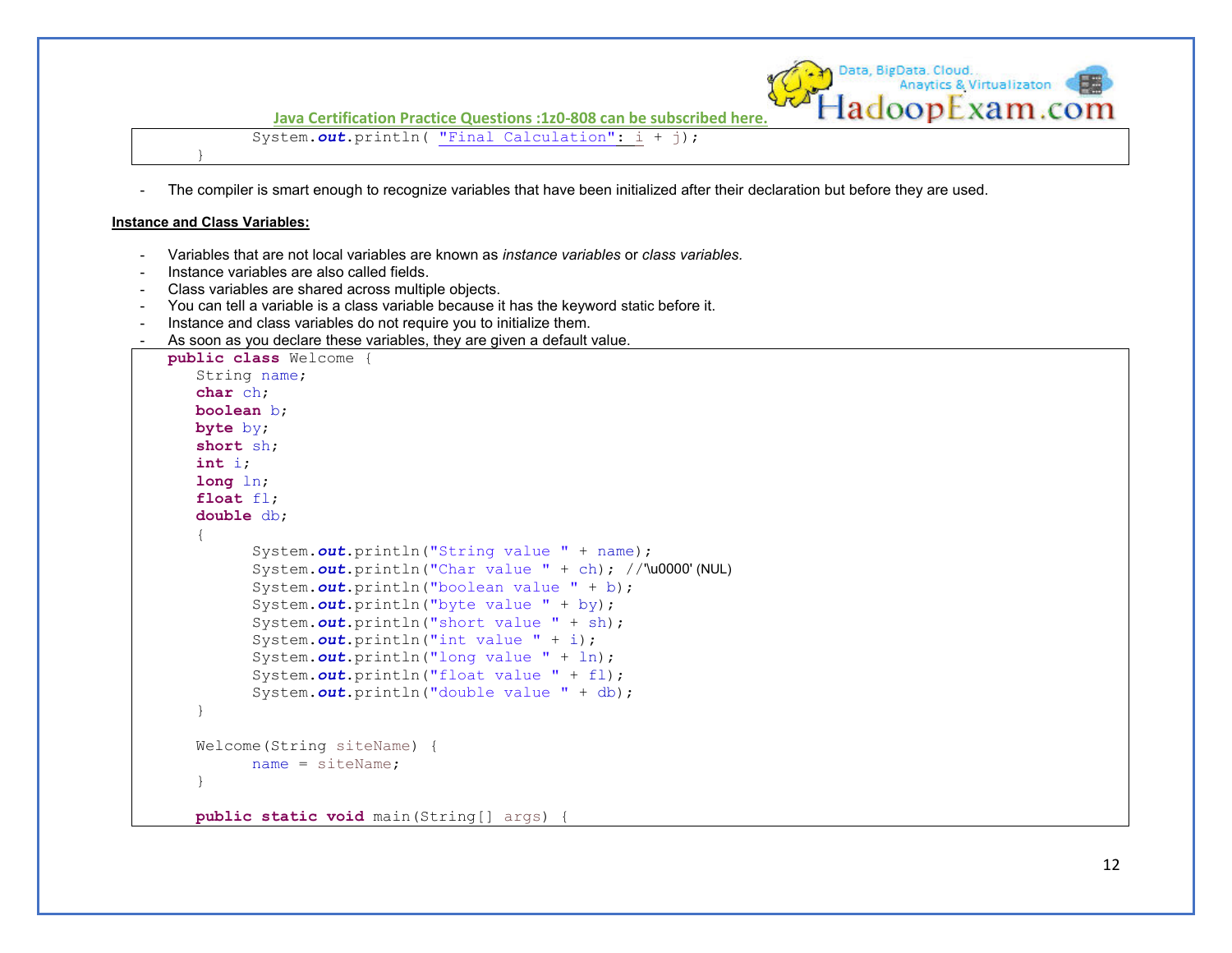

Welcome welcome = **new** Welcome("HadoopExam.com");

#### **Variable Scope**:

}

}

}

```
public void greetMe(String name){ //method parameter
             String str= "Welcome";
```
- Both of these variables are said to have a *scope* local to the method.
- This means they cannot be used outside the method.
- Local variables can never have a scope larger than the method they are defined in. However, they can have a smaller scope.

```
public void greetMe(String name){
            if(name!=null){
                 String str= "Welcome"; 
 } 
            System.out.println(str + name); //str not available 
 }
```
More about different types of variable

```
public class Welcome {
   static int HEIGHT = 130; //Class Variable
   String name; //instance variable
   //local variable : name, myHeight, str,profstr
   public void greetMe(String name, int myHeight){
          if(myHeight < HEIGHT){
                String str= "Welcome Student " + name; 
                System.out.println(str); 
          } 
          else{ 
                String profstr= "Welcome Professor " + name; 
                System.out.println(profstr); 
 } 
    } 
}
```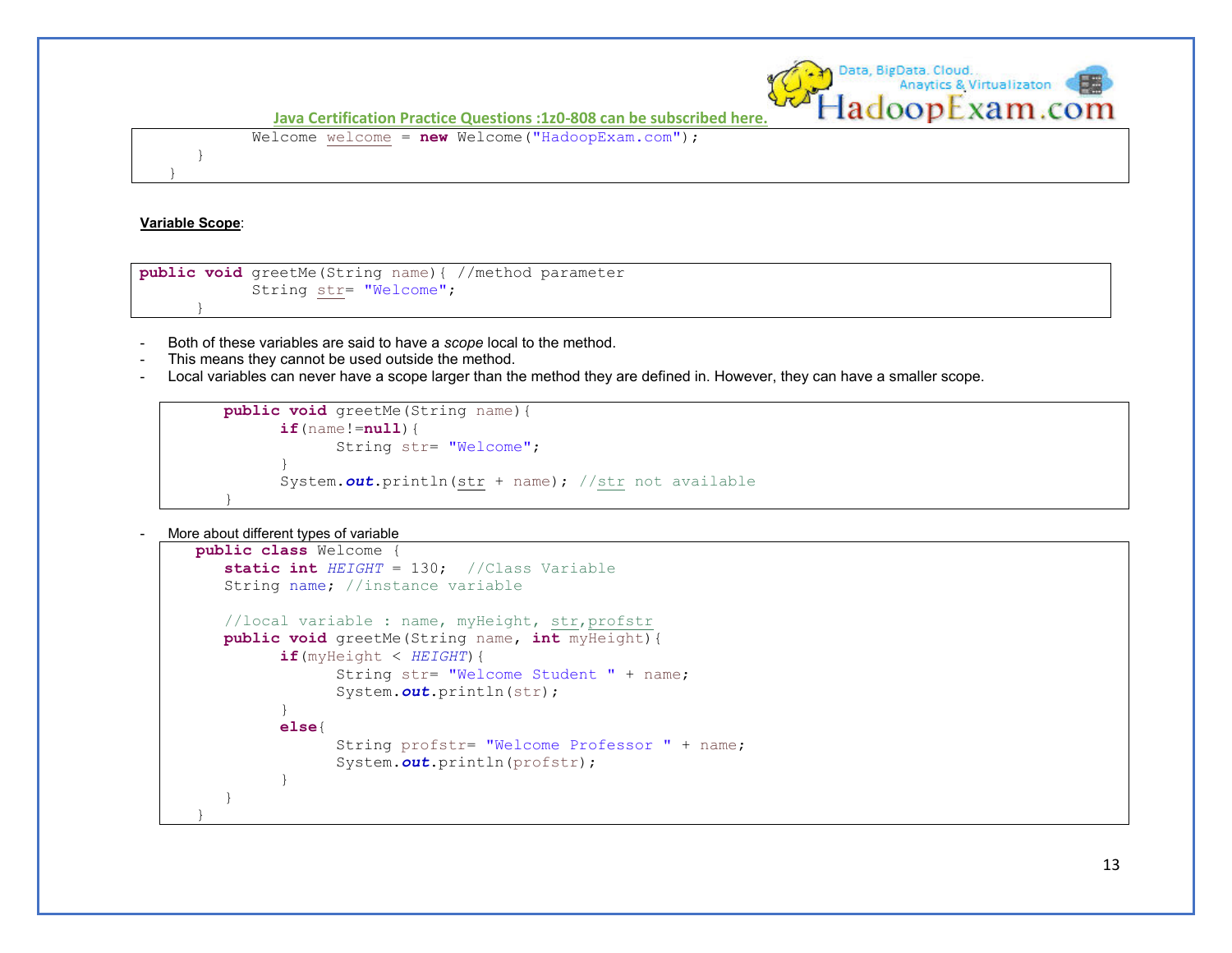- Local variables- in scope from declaration to end of block
- Instance variables in scope from declaration until object garbage collected
- Class variables in scope from declaration until program ends

### **Various statements order in a Java Class**

| <b>Element</b>             | <b>Example</b>            | <b>Required?</b> | Where does it go?                                                  |  |
|----------------------------|---------------------------|------------------|--------------------------------------------------------------------|--|
| <b>Package declaration</b> | package com.hadoopexam;   | <b>No</b>        | First line in the file                                             |  |
| <b>Import statements</b>   | import java.util.*;       | <b>No</b>        | Immediately after the package<br>(Empty lines allowed before that) |  |
| <b>Class declaration</b>   | public class Welcome      | Yes              | Immediately after the import<br>(Empty lines allowed before that)  |  |
| <b>Field declarations</b>  | String name="HadoopExam"; | No               | Anywhere inside a class                                            |  |
| <b>Method</b>              |                           |                  |                                                                    |  |
| declarations               | public void doCalculate() | No.              | Anywhere inside a class                                            |  |

- A file is also allowed to have neither class be public. As long as there isn't more than one public class in a file, it is okay.

## **Garbage Collection: Destroying Object (Cleaning memory area)**

- All java objects are stored in Java heap.
- The heap may be quite large, depending on your environment, but there is always a limit to its size. If your program keeps instantiating objects and leaving them on the heap, eventually it will run out of memory.
- Garbage collection refers to the process of automatically freeing memory on the heap by deleting objects that are no longer reachable in your program.
- Sytem.gc() : (Just a suggestion to JVM) it is not guaranteed to run, and you should be able to recognize when objects become eligible for garbage collection.
- An object is no longer reachable when one of two situations occurs:
	- o The object no longer has any references pointing to it.
	- o All references to the object have gone out of scope
- Reference: A reference may or may not be created on the heap. All references are the same size, no matter what their data type is, and are accessed by their variable name.
- **Object**: Objects are always on the heap. They have no name and can only be accessed via a reference. Objects vary in size depending on their class definition.
- Draw object reference diagram for below code.

Data, BigData, Cloud.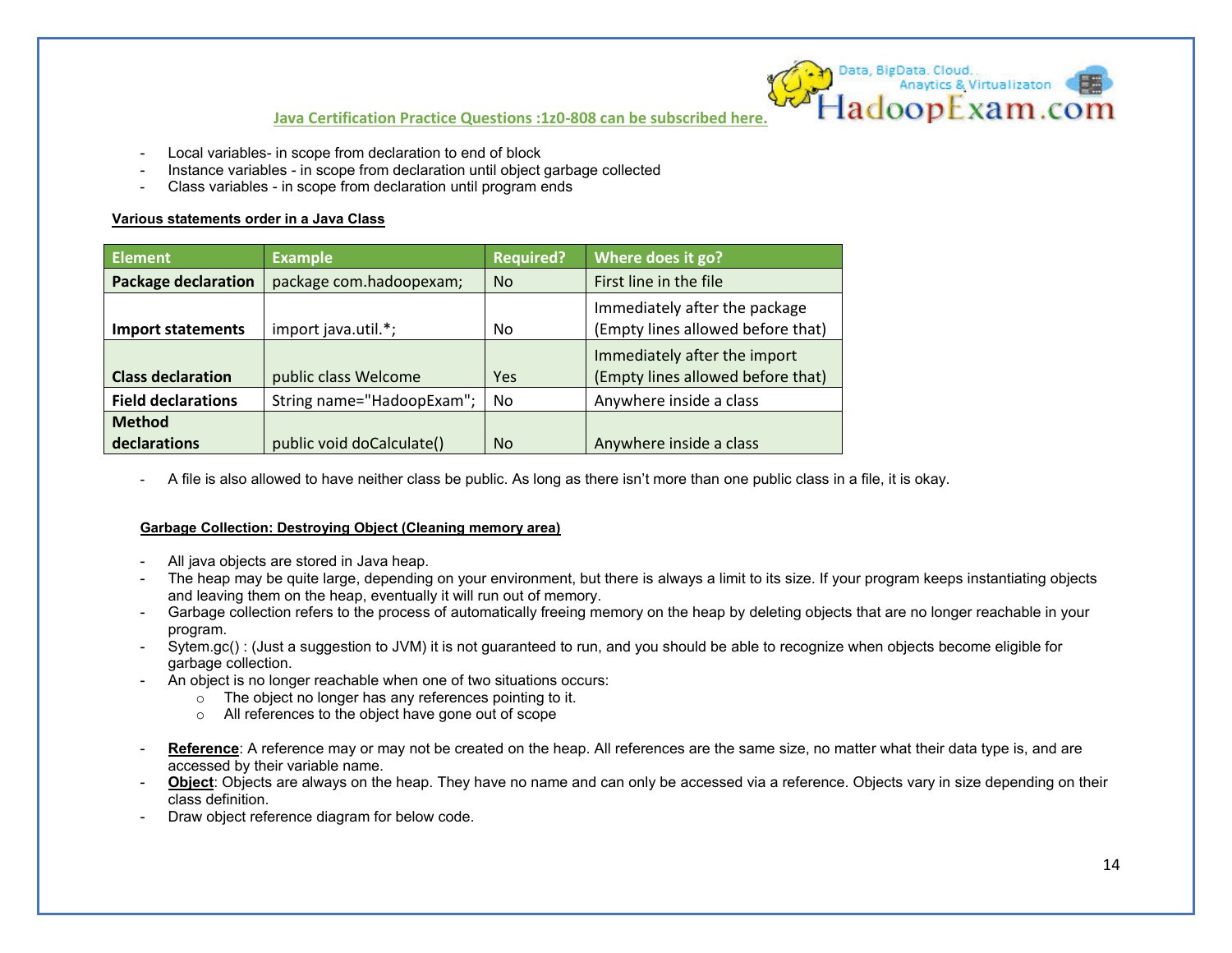```
public static void main(String[] args) {
         String first, second; 
         first = new String("HadoopExam");
        second = new String("QuickTechie");
        first = second: String three = first; 
        first = null; }
```
#### **finalize() method** :

- finalize() is only run when the object is eligible for garbage collection.
- Java allows objects to implement a method called finalize() that might get called.
- This method gets called if the garbage collector tries to collect the object.
- If the garbage collector doesn't run, the method doesn't get called.
- If the garbage collector fails to collect the object and tries to run it again later, the method doesn't get called a second time.
- you are highly unlikely to use it in real projects.
- finalize() call could run zero or one time.

#### **Java is Secure** :

- Java code runs inside the JVM. This creates a sandbox that makes it hard for Java code to do evil things to the computer it is running on.

Data, BigData, Cloud.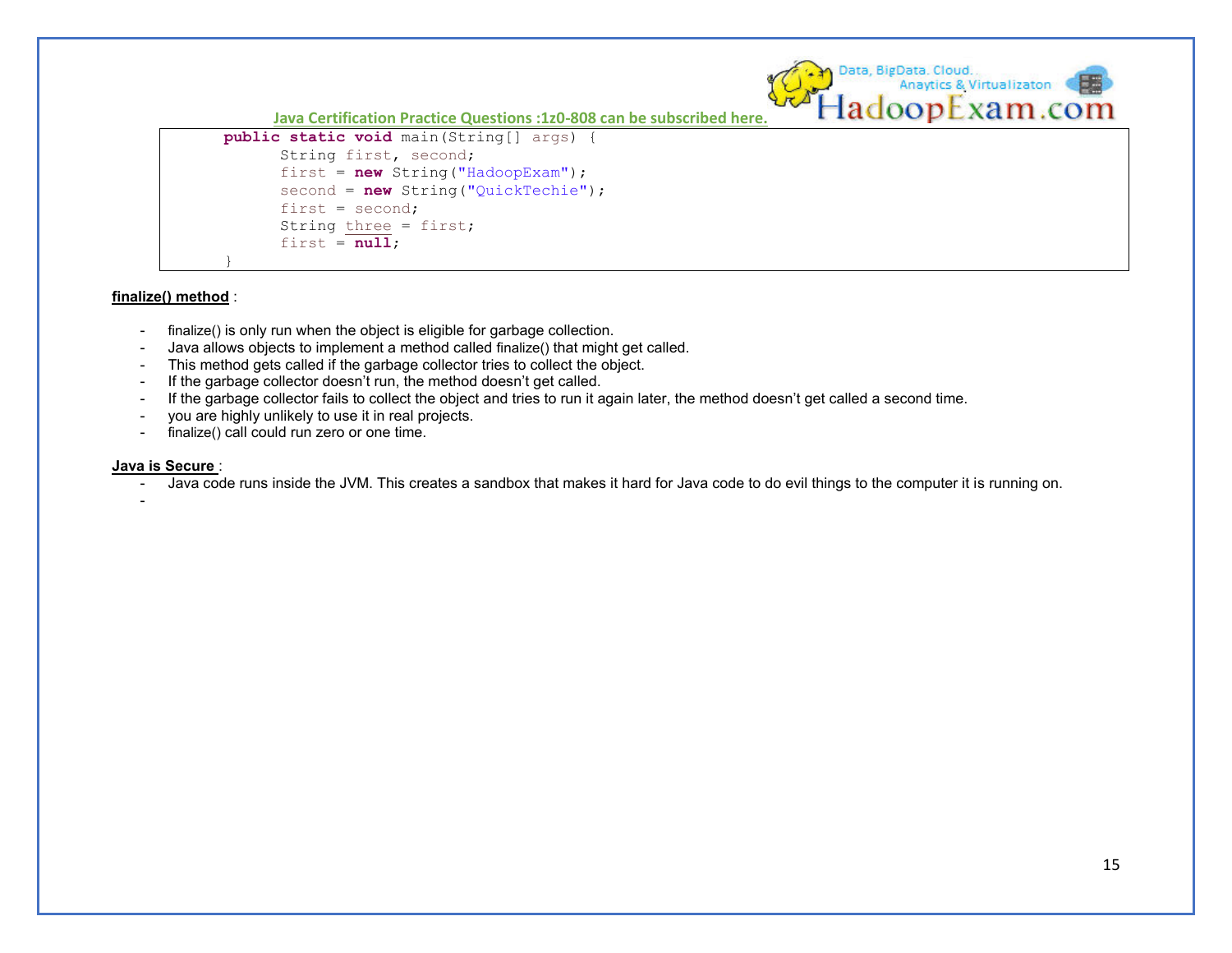



All Products List of [www.HadoopExam.com](http://www.hadoopexam.com/)

# **TRAINING'S**

- [Hadoop BigData Professional Training \(3500INR/\\$79\)](http://hadoopexam.com/index.html/#hadoop-training)
- [HBase \(NoSQL\) Professional Training \(3500INR/\\$79\)](http://www.hadoopexam.com/hbase/HBase_Training_AND_Certification.html)
- [Apache Spark Professional Training](http://www.hadoopexam.com/spark/training/Apache_Spark_professional_training_developer_certification_exam_dumps.html) (3900INR/\$89 for a week 3500INR/\$75)
- [Apache OOZie \(Hadoop workflow\) Professional Training](http://www.hadoopexam.com/)
- [Beginner AWS Training Course-](http://www.hadoopexam.com/) **(HETRNAWS101**)

# **MAPR HADOOP AND NOSQL CERTIFICATION**

- **[MapR Hadoop Developer Certification](http://www.hadoopexam.com/MapR/MapR_MCHD_Hadoop_Developer_Certification_Practice_Questions_exam_dumps.html)**
- **[MapR HBase NoSQL Certification](http://hadoopexam.com/index.html/#hbase)**
- **MapR Spark Developer Certification (In Progress)**

# **CLOUDERA HADOOP AND NOSQL CERTIFICATION**

- [CCA50X : Hadoop Administrator](http://hadoopexam.com/index.html/#admin)
- [CCA-175 Cloudera® \(Hadoop and Spark Developer\)](http://www.hadoopexam.com/Cloudera_Certification/CCA175/CCA_175_Hadoop_Cloudera_Spark_Certification_Questions_Dumps_Practice_Test.html)
- [CCP:DE575 : Cloudera® Data Engineer Certification](http://www.hadoopexam.com/Cloudera_Certification/CCPDE575/CCP_DE575_Hadoop_Cloudera_Data_Enginer_Questions_Dumps_Practice_Test.html)

# **DATABRICKSA OREILLY SPARK CERTIFICATION**

[Apache Spark Developer](http://www.hadoopexam.com/spark/Apache_Spark_Oreilly_databricks_developer_certification_exam_dumps.html)

# **AWS: AMAZON WEBSERVICE CERTIFICATION**

- **AWS Solution Architect: Associate**
- [AWS Solution Architect: Professional](http://www.hadoopexam.com/aws/AWSSA/Professional/amazon_aws_certification_Solution_architect_professional_dumps.html)
- [AWS Developer : Associate](http://hadoopexam.com/aws/AWSDEV/amazon_aws_developer_exam_certification_dumps.html)
- [AWS Sysops Admin : Associate](http://hadoopexam.com/aws/AWSSYSOPS/amazon_aws_SysOps_Administrator_exam_certification_dumps.html)

# **MICROSOFT AZURE CERTIFICATION**

- [Azure 70-532](http://www.hadoopexam.com/Microsoft/Azure/microsoft_azure_70_532_certification_dump_exam.html)
- [Azure 70-533](http://www.hadoopexam.com/Microsoft/Azure/microsoft_azure_70_533_certification_dump_exam.html)

# **DATA SCIENCE CERTIFICATION**

[EMC E20-007](http://hadoopexam.com/emc/EMCDSA_E20_007_certification_exam_dumps.html)

# **EMC CERTIFICATIONS**

[EMC E20-007](http://hadoopexam.com/emc/EMCDSA_E20_007_certification_exam_dumps.html)

# **SAS ANALYTICS CERTIFICATION**